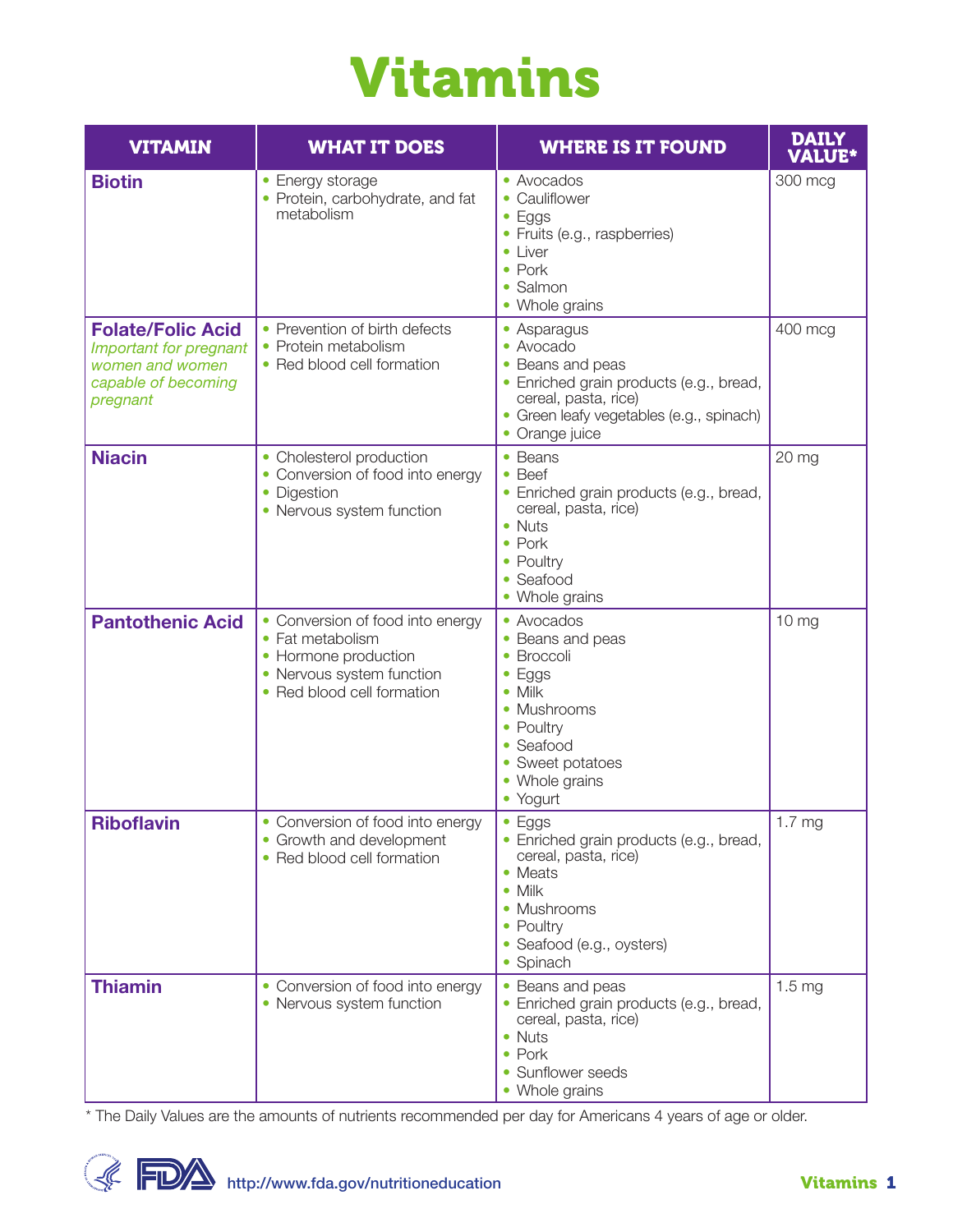### Vitamins (cont'd)

| <b>VITAMIN</b>                                                       | <b>WHAT IT DOES</b>                                                                                                                         | <b>WHERE IS IT FOUND</b>                                                                                                                                                                                                                            | <b>DAILY</b><br><b>VALUE*</b> |
|----------------------------------------------------------------------|---------------------------------------------------------------------------------------------------------------------------------------------|-----------------------------------------------------------------------------------------------------------------------------------------------------------------------------------------------------------------------------------------------------|-------------------------------|
| <b>Vitamin A</b>                                                     | • Growth and development<br>• Immune function<br>• Reproduction<br>• Red blood cell formation<br>Skin and bone formation<br>• Vision        | • Cantaloupe<br>• Carrots<br>• Dairy products<br>$\bullet$ Eggs<br>• Fortified cereals<br>• Green leafy vegetables (e.g., spinach<br>and broccoli)<br>• Pumpkin<br>• Red peppers<br>• Sweet potatoes                                                | 5,000 IU                      |
| Vitamin B <sub>e</sub>                                               | • Immune function<br>• Nervous system function<br>• Protein, carbohydrate, and fat<br>metabolism<br>• Red blood cell formation              | • Chickpeas<br>• Fruits (other than citrus)<br>• Potatoes<br>· Salmon<br>$\bullet$ Tuna                                                                                                                                                             | 2 <sub>mg</sub>               |
| Vitamin $B_{12}$                                                     | • Conversion of food into energy<br>• Nervous system function<br>• Red blood cell formation                                                 | • Dairy products<br>$\bullet$ Eggs<br>• Fortified cereals<br>• Meats<br>• Poultry<br>• Seafood (e.g., clams, trout, salmon,<br>haddock, tuna)                                                                                                       | 6 mcg                         |
| <b>Vitamin C</b>                                                     | • Antioxidant<br>• Collagen and connective tissue<br>formation<br>• Immune function<br>• Wound healing                                      | • Broccoli<br>• Brussels sprouts<br>• Cantaloupe<br>• Citrus fruits and juices (e.g., oranges<br>and grapefruit)<br>• Kiwifruit<br>• Peppers<br>• Strawberries<br>• Tomatoes and tomato juice                                                       | 60 mg                         |
| <b>Vitamin D</b><br><b>Nutrient of concern</b><br>for most Americans | • Blood pressure regulation<br>• Bone growth<br>• Calcium balance<br>• Hormone production<br>• Immune function<br>• Nervous system function | $\bullet$ Eggs<br>· Fish (e.g., herring, mackerel, salmon,<br>trout, and tuna)<br>• Fish liver oil<br>• Fortified cereals<br>• Fortified dairy products<br>• Fortified margarine<br>• Fortified orange juice<br>• Fortified soy beverages (soymilk) | 400 IU                        |
| <b>Vitamin E</b>                                                     | • Antioxidant<br>• Formation of blood vessels<br>• Immune function                                                                          | • Fortified cereals and juices<br>• Green vegetables (e.g., spinach and<br>broccoli)<br>• Nuts and seeds<br>• Peanuts and peanut butter<br>• Vegetable oils                                                                                         | 30 IU                         |
| <b>Vitamin K</b>                                                     | • Blood clotting<br>• Strong bones                                                                                                          | · Green vegetables (e.g., broccoli,<br>kale, spinach, turnip greens, collards,<br>Swiss chard, mustard greens)                                                                                                                                      | 80 mcg                        |

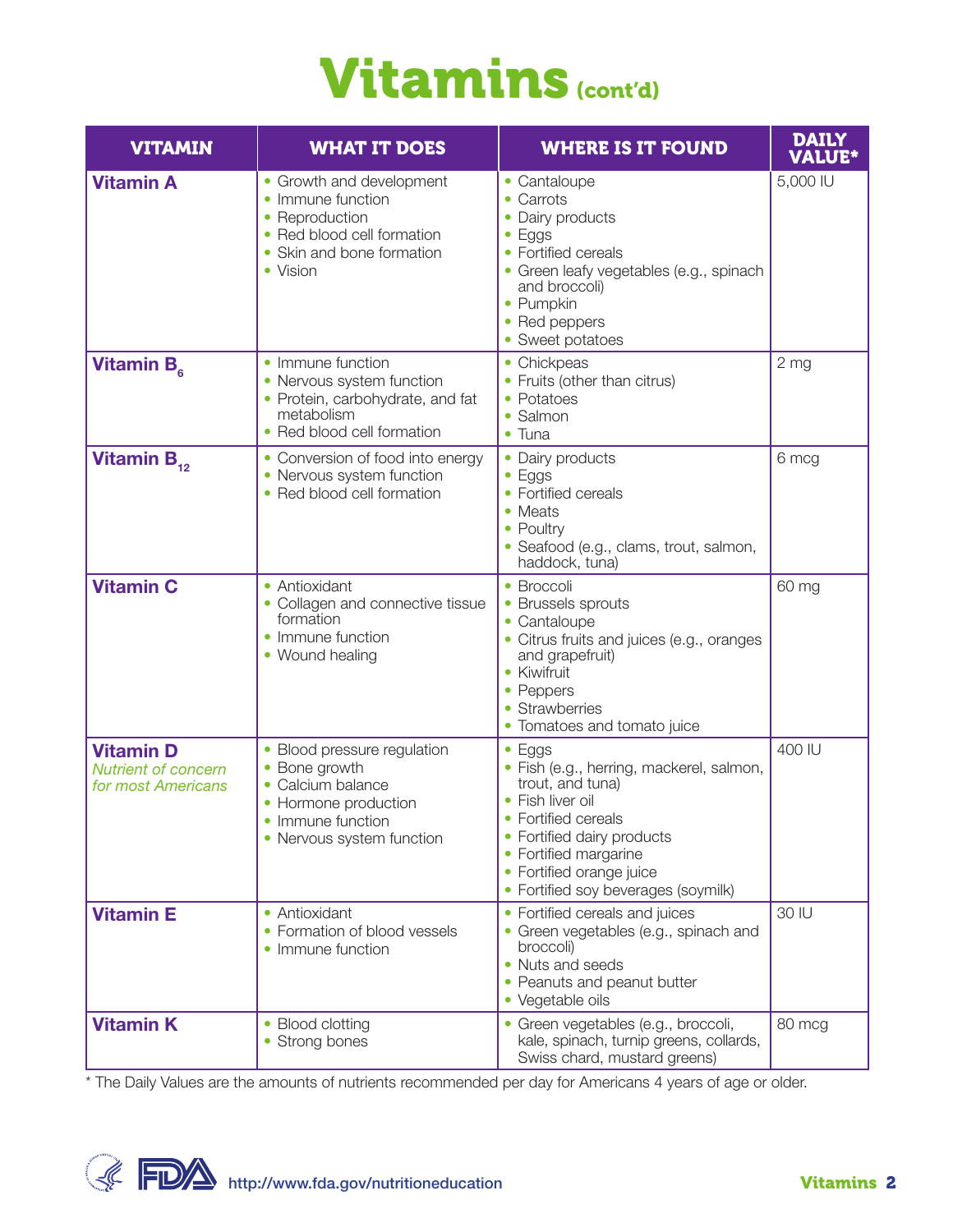# Minerals

| <b>MINERAL</b>                                                                                                            | <b>WHAT IT DOES</b>                                                                                                                                                             | <b>WHERE IS IT FOUND</b>                                                                                                                                                                                                                                                                                         | <b>DAILY</b><br><b>VALUE*</b> |
|---------------------------------------------------------------------------------------------------------------------------|---------------------------------------------------------------------------------------------------------------------------------------------------------------------------------|------------------------------------------------------------------------------------------------------------------------------------------------------------------------------------------------------------------------------------------------------------------------------------------------------------------|-------------------------------|
| <b>Calcium</b><br><b>Nutrient of concern</b><br>for most Americans                                                        | • Blood clotting<br>• Bone and teeth formation<br>• Constriction and relaxation of<br>blood vessels<br>• Hormone secretion<br>• Muscle contraction<br>• Nervous system function | • Almond, rice, coconut, and hemp milks<br>• Canned seafood with bones<br>(e.g., salmon and sardines)<br>• Dairy products<br>• Fortified cereals and juices<br>• Fortified soy beverages (soymilk)<br>· Green vegetables (e.g., spinach, kale,<br>broccoli, turnip greens)<br>• Tofu (made with calcium sulfate) | 1,000 mg                      |
| <b>Chloride</b>                                                                                                           | • Acid-base balance<br>• Conversion of food into energy<br>• Digestion<br>• Fluid balance<br>• Nervous system function                                                          | $\bullet$ Celery<br>$\bullet$ Lettuce<br>• Olives<br>$\bullet$ Rye<br>• Salt substitutes<br>· Seaweeds (e.g., dulse and kelp)<br>• Table salt and sea salt<br>• Tomatoes                                                                                                                                         | 3,400 mg                      |
| <b>Chromium</b>                                                                                                           | • Insulin function<br>• Protein, carbohydrate, and fat<br>metabolism                                                                                                            | • Broccoli<br>• Fruits (e.g., apple and banana)<br>• Grape and orange juice<br>• Meats<br>• Spices (e.g., garlic and basil)<br>• Turkey<br>• Whole grains                                                                                                                                                        | $120$ mcg                     |
| <b>Copper</b>                                                                                                             | • Antioxidant<br>• Bone formation<br>• Collagen and connective tissue<br>formation<br>• Energy production<br>• Iron metabolism<br>• Nervous system function                     | • Chocolate and cocoa<br>• Crustaceans and shellfish<br>$\bullet$ Lentils<br>• Nuts and seeds<br>· Organ meats (e.g., liver)<br>• Whole grains                                                                                                                                                                   | 2 <sub>mg</sub>               |
| <b>lodine</b>                                                                                                             | • Growth and development<br>• Metabolism<br>• Reproduction<br>• Thyroid hormone production                                                                                      | • Breads and cereals<br>• Dairy products<br>• Iodized salt<br>• Potatoes<br>Seafood<br>• Seaweed<br>• Turkey                                                                                                                                                                                                     | $150$ mcg                     |
| <b>Iron</b><br>Nutrient of concern<br>for young children,<br>pregnant women, and<br>women capable of<br>becoming pregnant | • Energy production<br>• Growth and development<br>• Immune function<br>• Red blood cell formation<br>• Reproduction<br>• Wound healing                                         | • Beans and peas<br>• Dark green vegetables<br>• Meats<br>• Poultry<br>• Prunes and prune juice<br>• Raisins<br>• Seafood<br>• Whole grain, enriched, and fortified<br>cereals and breads                                                                                                                        | 18 <sub>mg</sub>              |

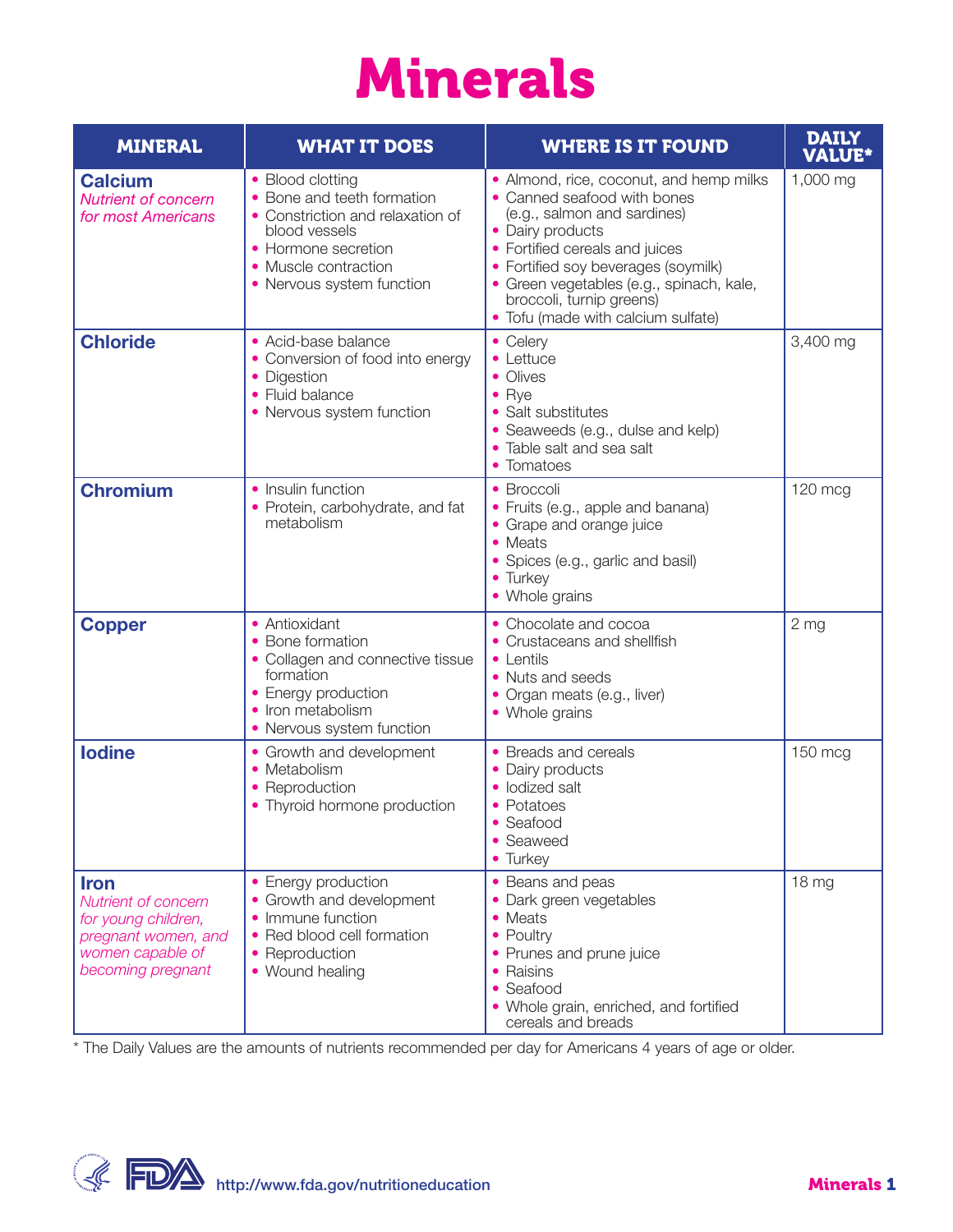### Minerals (cont'd)

| <b>MINERAL</b>                                                       | <b>WHAT IT DOES</b>                                                                                                                                                                                                                                 | <b>WHERE IS IT FOUND</b>                                                                                                                                                                                                                                                                  | <b>DAILY</b><br><b>VALUE*</b> |
|----------------------------------------------------------------------|-----------------------------------------------------------------------------------------------------------------------------------------------------------------------------------------------------------------------------------------------------|-------------------------------------------------------------------------------------------------------------------------------------------------------------------------------------------------------------------------------------------------------------------------------------------|-------------------------------|
| <b>Magnesium</b>                                                     | • Blood pressure regulation<br>• Blood sugar regulation<br>• Bone formation<br>• Energy production<br>• Hormone secretion<br>• Immune function<br>• Muscle contraction<br>• Nervous system function<br>• Normal heart rhythm<br>• Protein formation | • Avocados<br>• Bananas<br>• Beans and peas<br>• Dairy products<br>· Green leafy vegetables (e.g., spinach)<br>• Nuts and pumpkin seeds<br>• Potatoes<br>• Raisins<br>• Wheat bran<br>• Whole grains                                                                                      | 400 mg                        |
| <b>Manganese</b>                                                     | • Carbohydrate, protein, and<br>cholesterol metabolism<br>• Cartilage and bone formation<br>• Wound healing                                                                                                                                         | • Beans<br>$\bullet$ Nuts<br>• Pineapple<br>• Spinach<br>• Sweet potato<br>• Whole grains                                                                                                                                                                                                 | 2 <sub>mg</sub>               |
| <b>Molybdenum</b>                                                    | • Enzyme production                                                                                                                                                                                                                                 | • Beans and peas<br>$\bullet$ Nuts<br>• Whole grains                                                                                                                                                                                                                                      | 75 mcg                        |
| <b>Phosphorus</b>                                                    | • Acid-base balance<br>• Bone formation<br>• Energy production and storage<br>• Hormone activation                                                                                                                                                  | • Beans and peas<br>• Dairy products<br>• Meats<br>• Nuts and seeds<br>• Poultry<br>• Seafood<br>• Whole grain, enriched, and fortified<br>cereals and breads                                                                                                                             | 1,000 mg                      |
| <b>Potassium</b><br><b>Nutrient of concern</b><br>for most Americans | • Blood pressure regulation<br>• Carbohydrate metabolism<br>• Fluid balance<br>• Growth and development<br>• Heart function<br>• Muscle contraction<br>• Nervous system function<br>• Protein formation                                             | • Bananas<br>• Beet greens<br>· Juices (e.g., carrot, pomegranate, prune,<br>orange, and tomato)<br>$\bullet$ Milk<br>• Oranges and orange juice<br>• Potatoes and sweet potatoes<br>• Prunes and prune juice<br>• Spinach<br>• Tomatoes and tomato products<br>• White beans<br>• Yogurt | 3,500 mg                      |
| <b>Selenium</b>                                                      | • Antioxidant<br>• Immune function<br>• Reproduction<br>• Thyroid function                                                                                                                                                                          | $\bullet$ Eggs<br>• Enriched pasta and rice<br>• Meats<br>• Nuts (e.g., Brazil nuts) and seeds<br>• Poultry<br>• Seafood<br>• Whole grains                                                                                                                                                | 70 mcg                        |